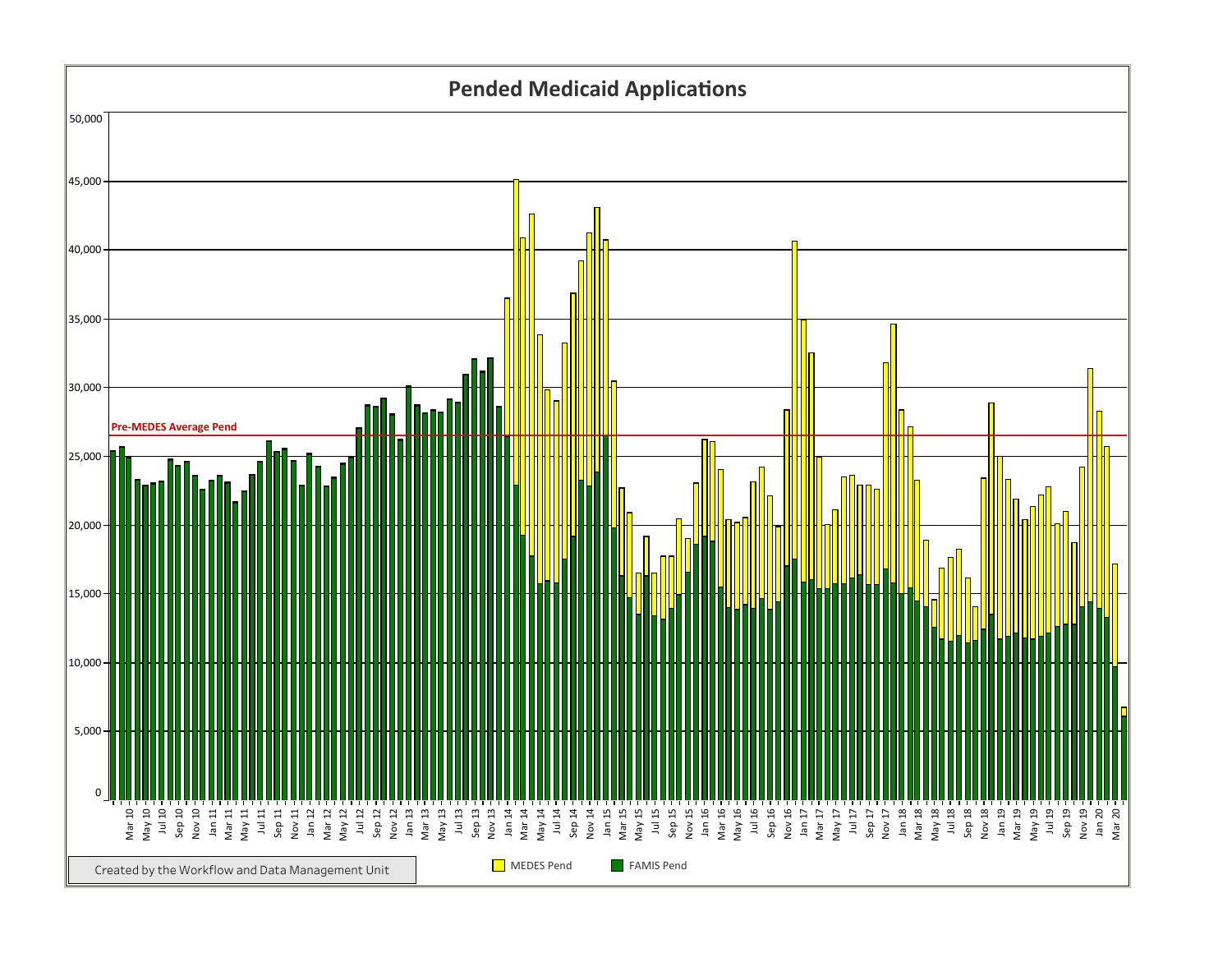## Pended Medicaid Applications



The plots of MEDES Pend and FAMIS Pend for Date Month. Color shows details about MEDES Pend and FAMIS Pend.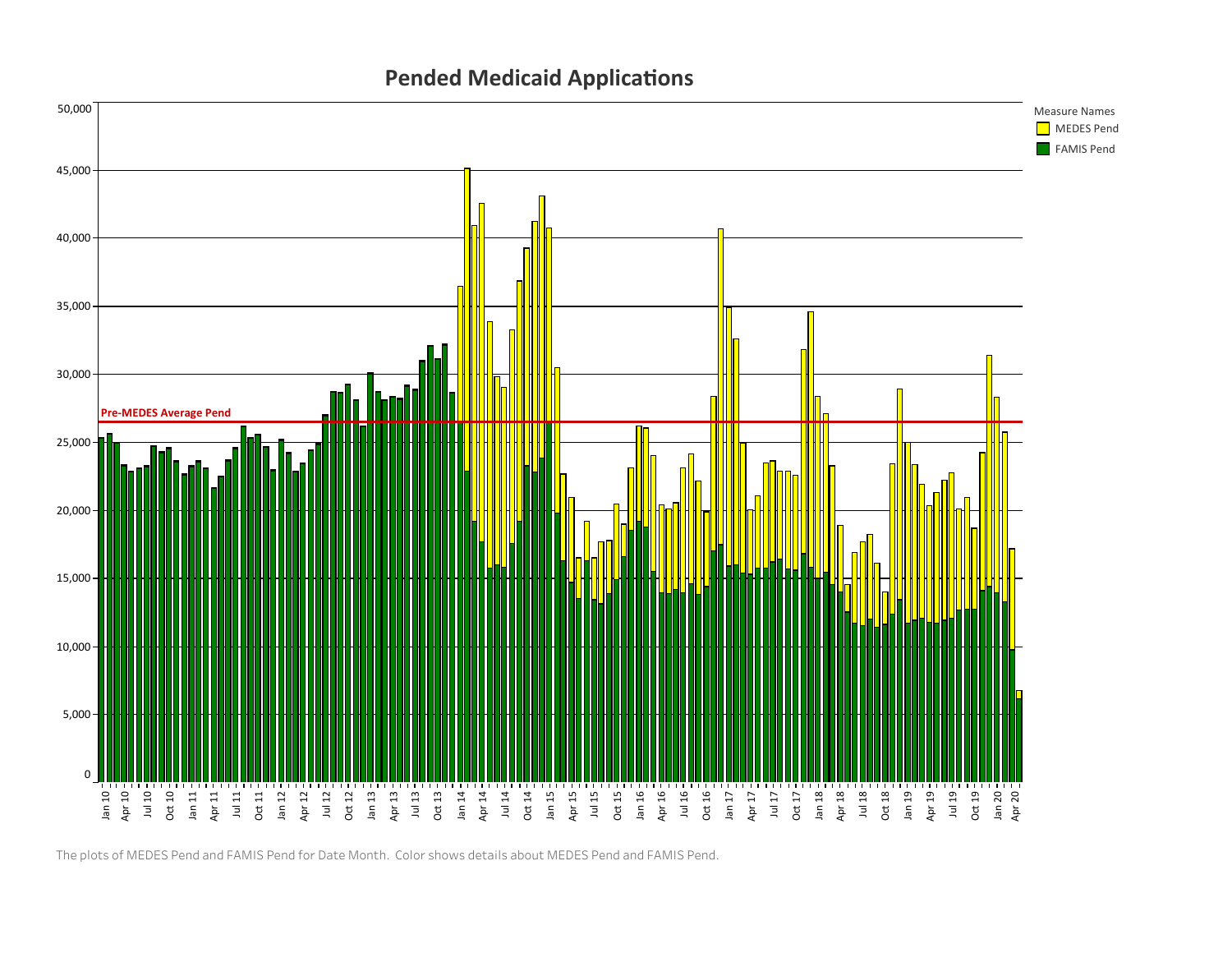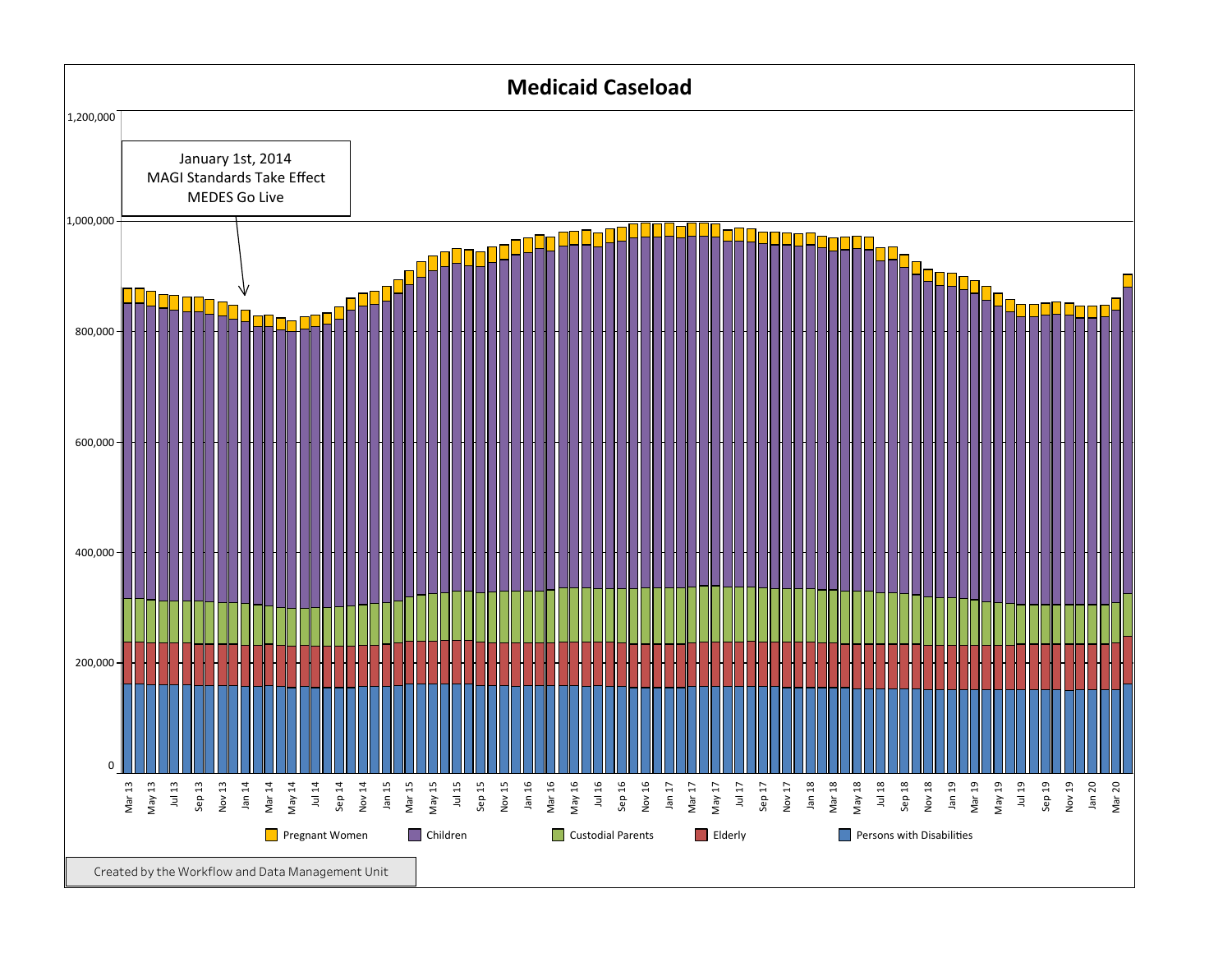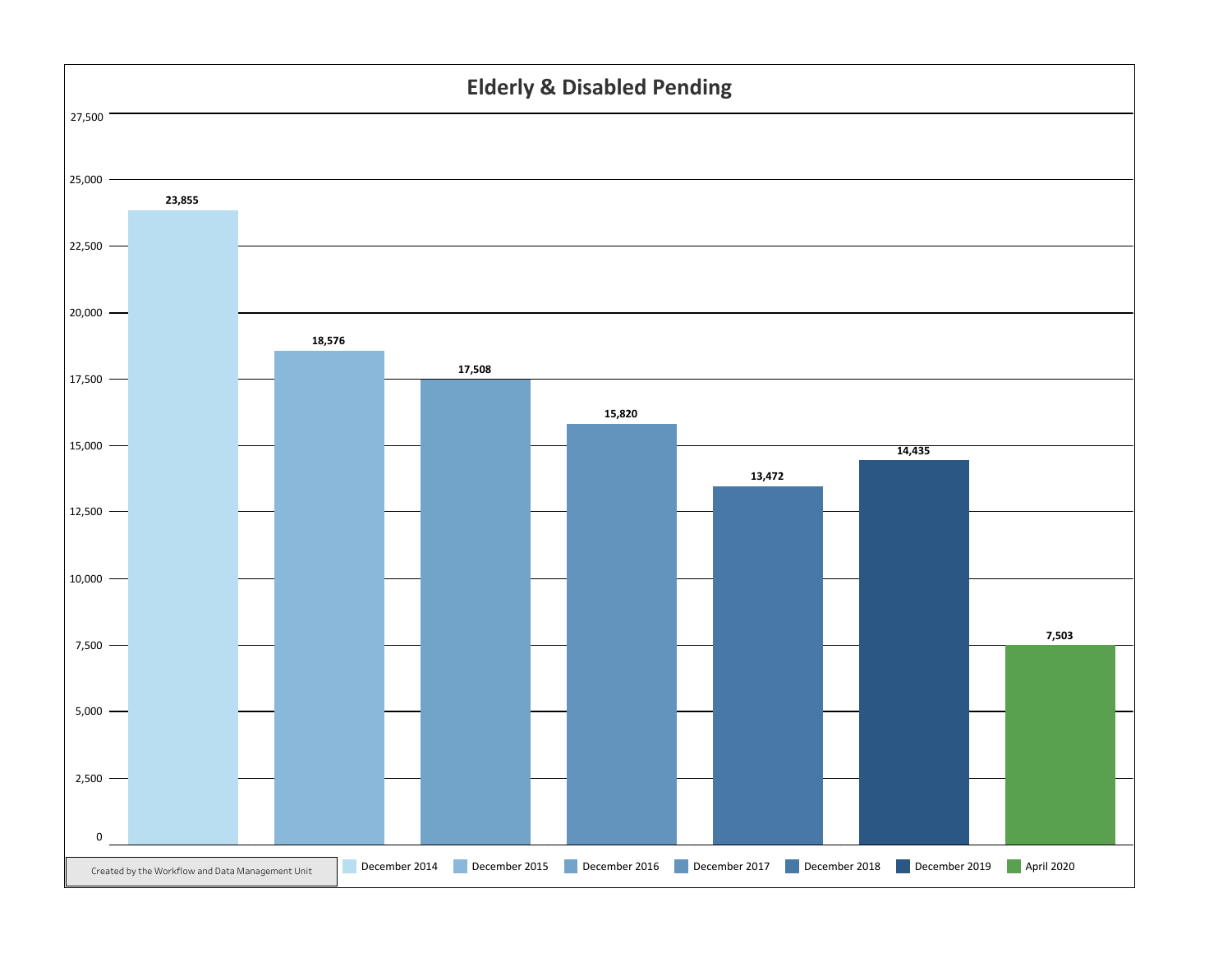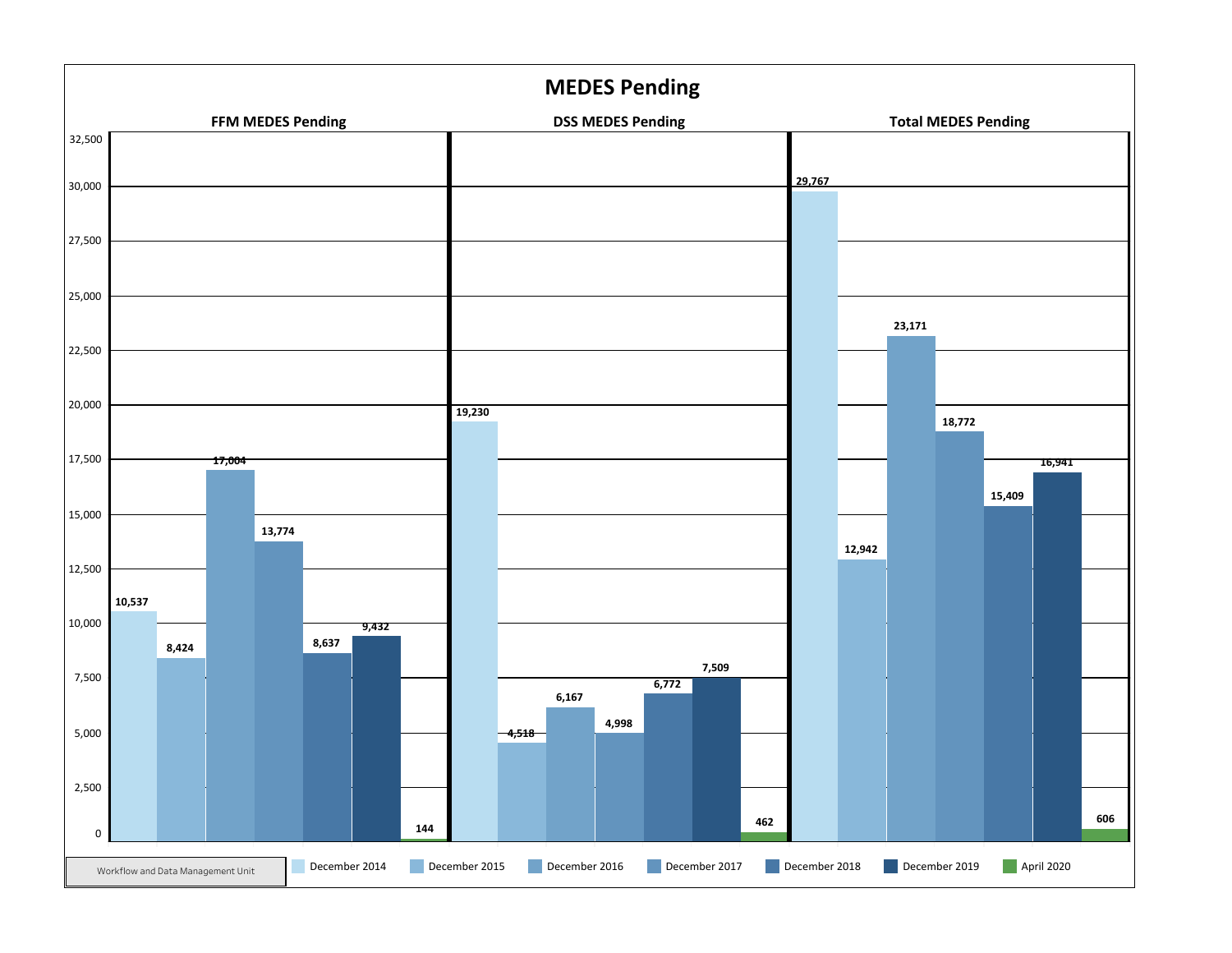

Customer Service Center: Calls Handled (All Tiers)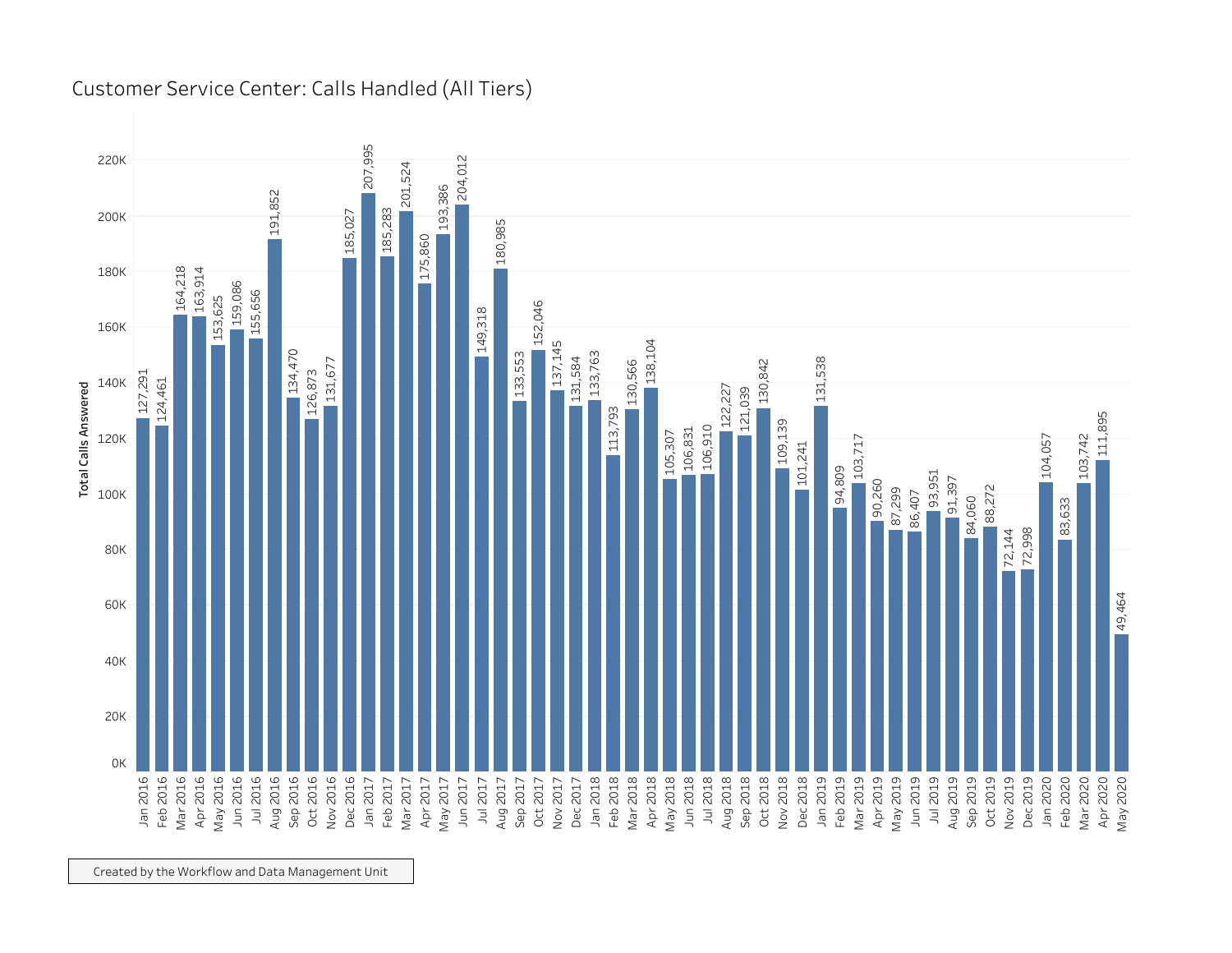

## Customer Service Center: Average Wait Time (All Tiers)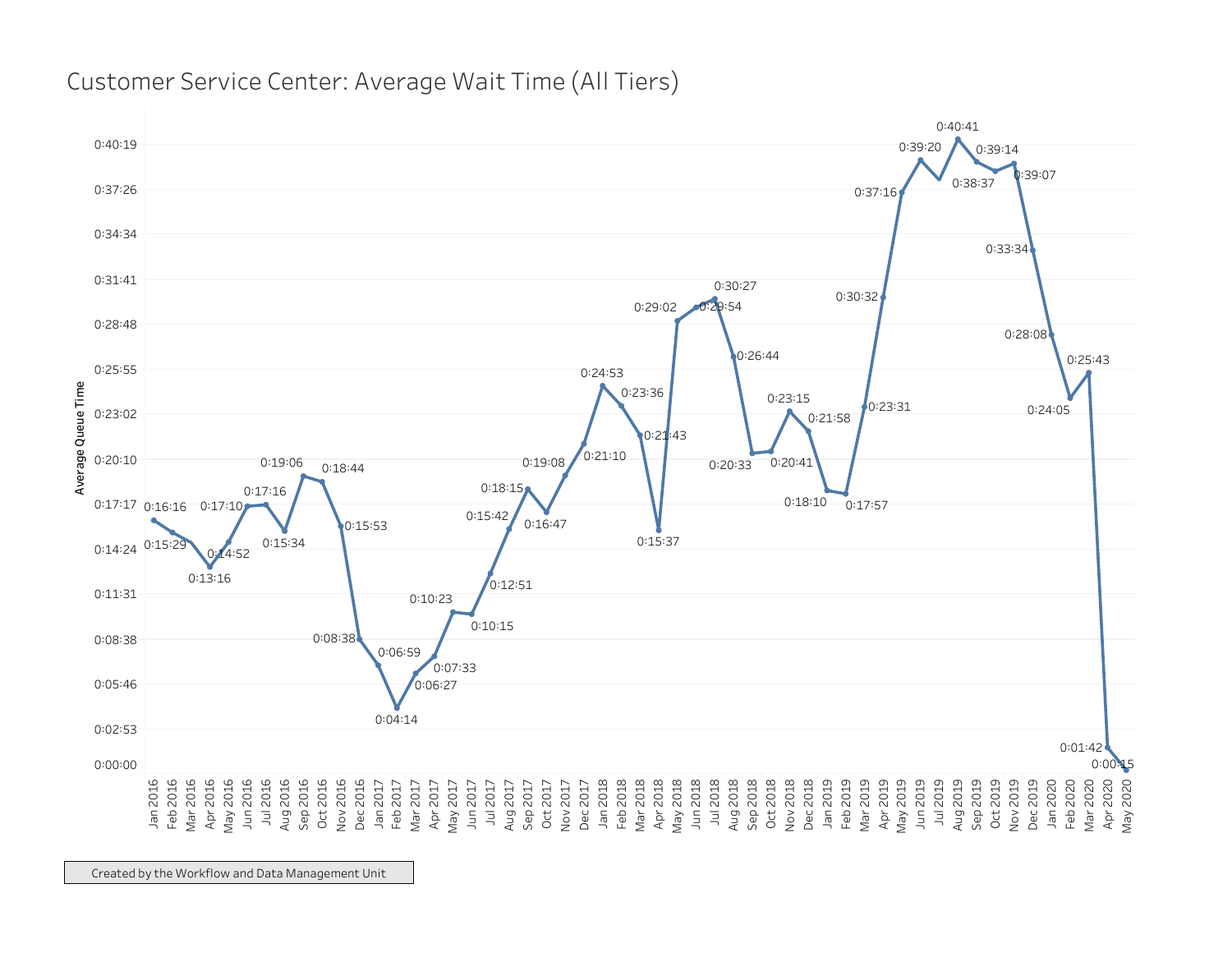

## Customer Service Center: Calls Deflected (All Tiers)